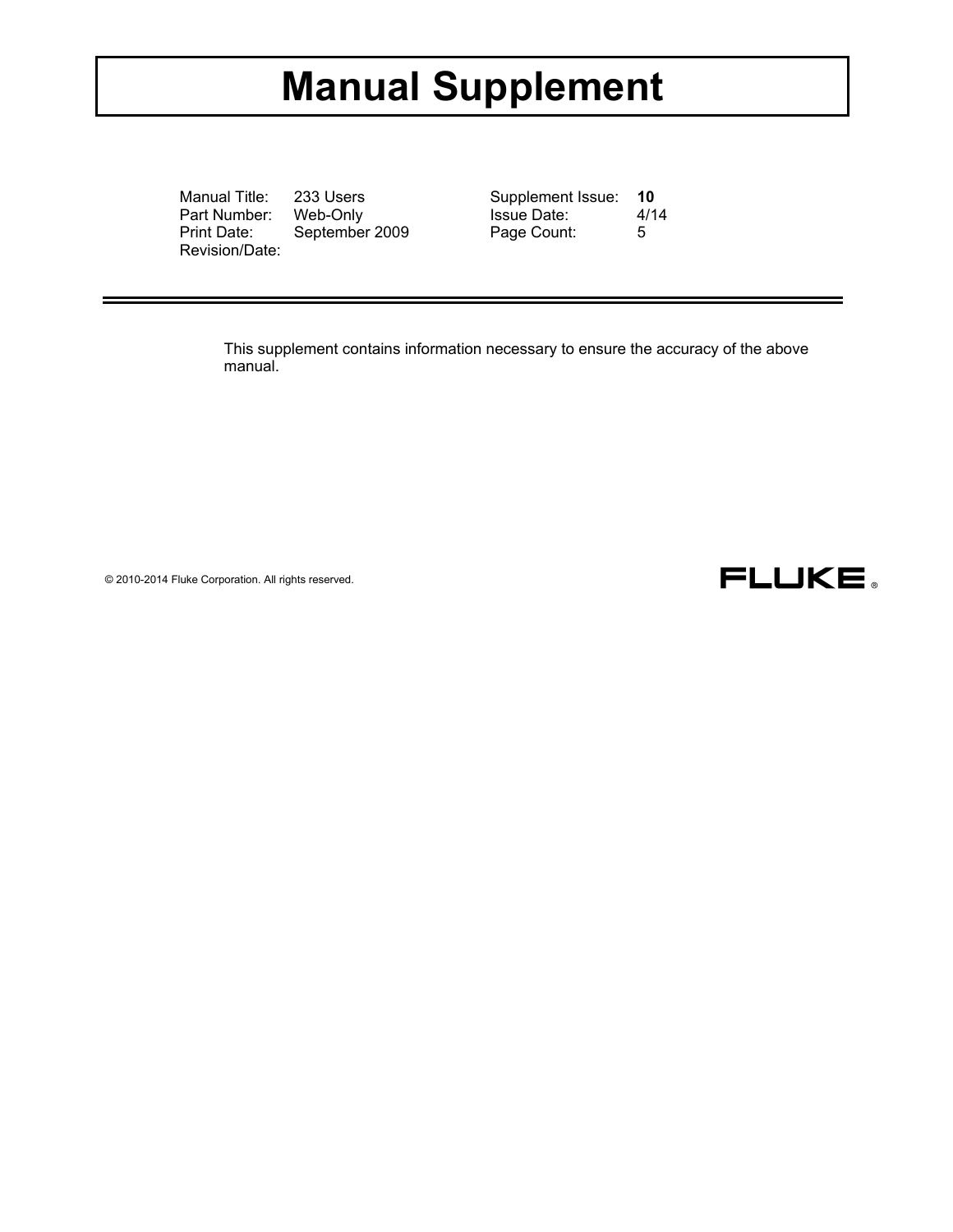### **Change #1, 54788**

On page 39, under *AC Voltage,* add note [2] to the **Range** for 600.0 mV

[2] AC mV is DC coupled.

On page 41, under *AC Current,* replace note [1] with the following:

[1] All ranges are specified from 5 % of range to 100 % of range. AC Amps is DC coupled.

### **Change #2**

On page 2, under *Warnings and Cautions*, add the following:

- **Remove batteries when not in use for two or more months, this reduces the chance of battery leakage and corrosion.**
- **When your Fluke 233 Digital Multimeter batteries go dead, remove them immediately and replace them with new batteries.**

## **Change #3**

On page 35, Table 7, under **Fluke Part or Model Number**:

Change: AC72<br>To: AC172 AC172 Change: TL75<br>To: TL17 TL175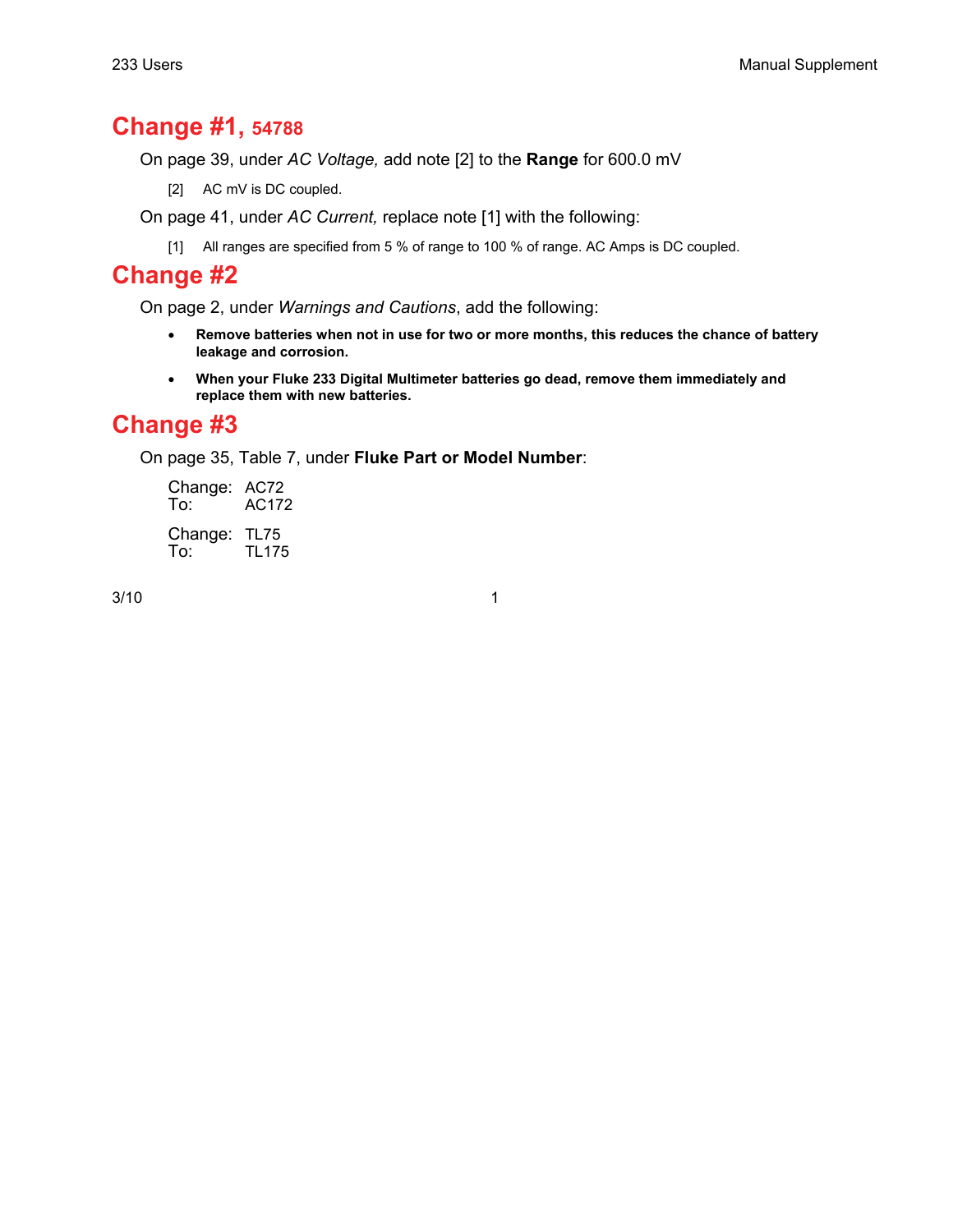On page 36, Figure 13**:**

 Change: TL75 Test Lead Set To: TL175 Test Lead Set Change AC72 Alligator Clips To: AC172 Alligator Clips

### **Change #4**

On page 13, replace the *Battery Saver* section with the following:

#### *Battery Saver™(Sleep Mode) Units with S/N <224999999*

The Meter powers-down (Sleep mode) if there is no function change, range change, or button push for 20 minutes. The lowest power drain occurs when the display module is docked with the Meter base. When the display is docked and the Meter is in sleep mode or off, a power drain continues from intermittent communication between the radios.

To wake up the Meter, push a button or turn the function switch.

To disable the Sleep mode, hold down the  $\Box$  button while turning the Meter on. The Sleep mode is always disabled in the MIN MAX AVG mode.

To optimize battery life, it is recommended one battery be removed from the meter base and display for extended periods of storage or intermittent use.

#### *Battery Saver™(Sleep Mode) Units with S/N >225000000*

The Meter powers-down (Sleep mode) if there is no function change, range change, or button push for 20 minutes.

To wake up the Meter, Remate the display or turn the function switch.

To disable the Sleep mode, hold down the  $\Box$  button while turning the Meter on. The Sleep mode is always disabled in the MIN MAX AVG mode.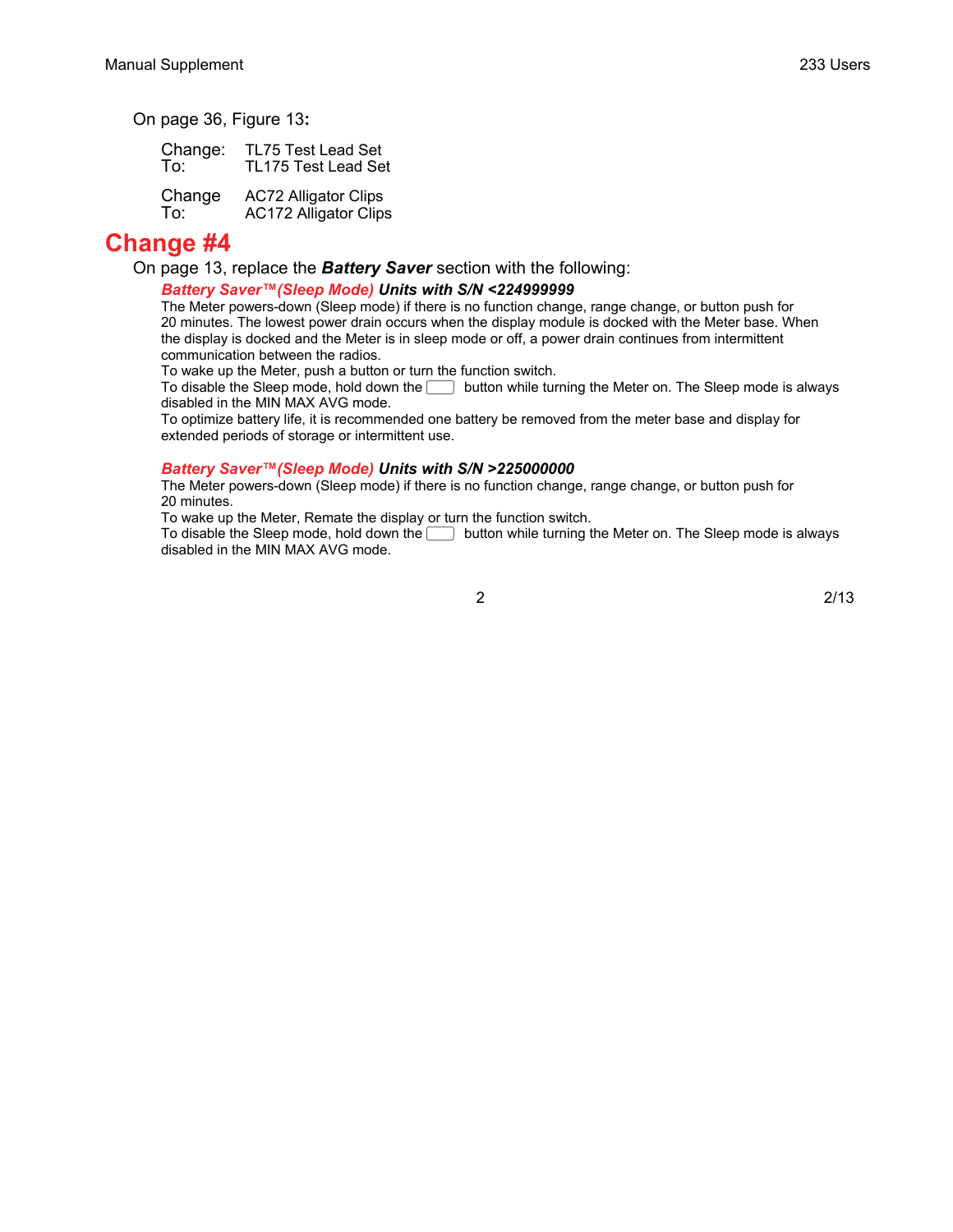# **Change #5**

On page 6, replace the *Test Lead Alert* section with:

### *Test Lead Alert*

### **Warning**

**To prevent personal injury or damage to the Meter do not make a measurement with a test lead in an incorrect terminal.** 

To make sure that you have the test leads in the correct terminals, LEAd briefly shows in the display when you move the function switch to or from an A (Amps) position.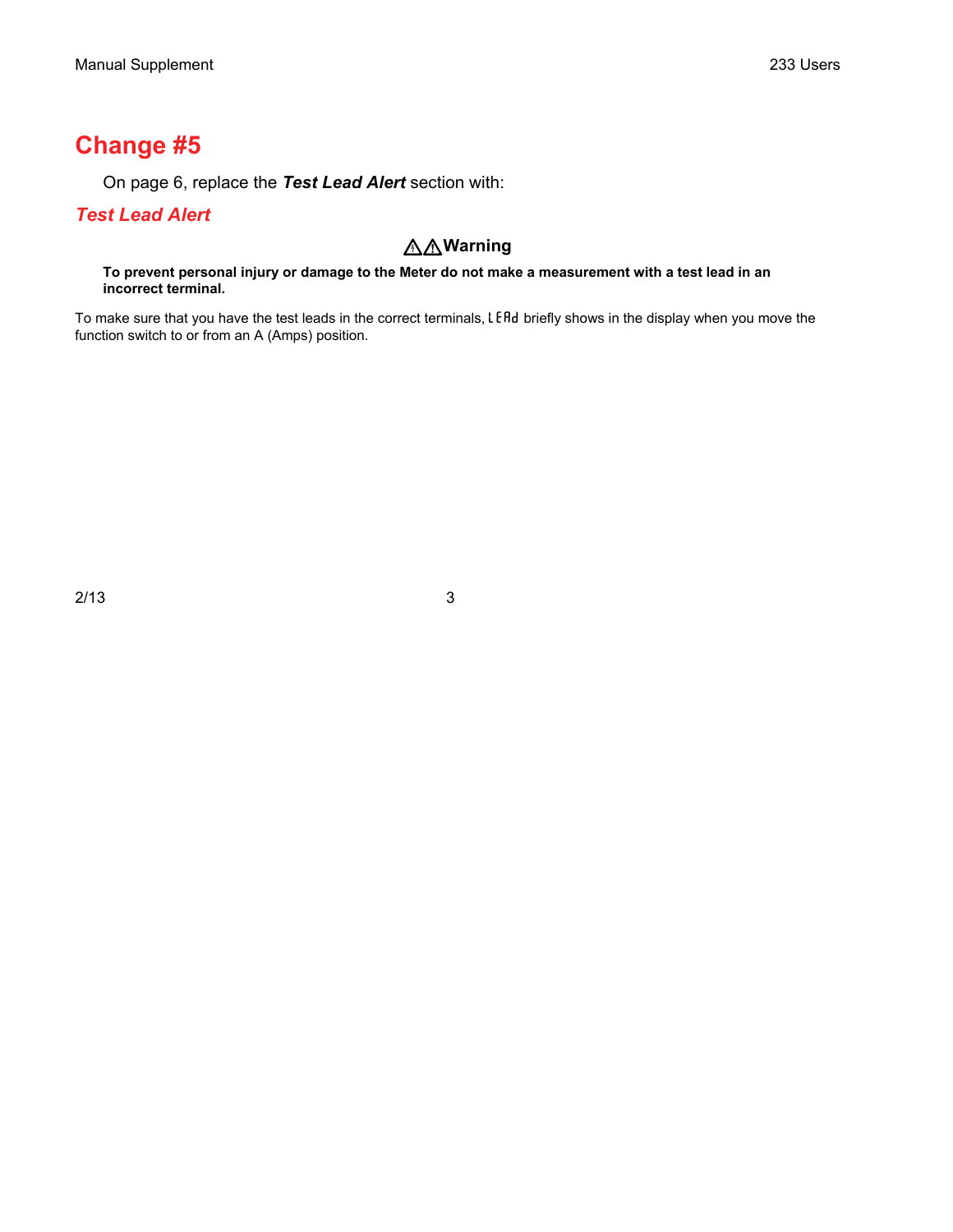### **Change #6, 62898, 63818, 65340**

On page 7 add the following to the **Symbols** Table:

| K              | Conforms to relevant South Korean EMC Standards.                                                                                                                                            |
|----------------|---------------------------------------------------------------------------------------------------------------------------------------------------------------------------------------------|
| $\mathbb{C}$   | Conforms to CAN/CSA-C22.2 No. 61010-1, second edition, including Amendment 1.                                                                                                               |
| CAT II         | Measurement Category II is applicable to test and measuring circuits connected directly to<br>utilization points (socket outlets and similar points) of the low-voltage MAINS installation. |
| <b>CAT III</b> | Measurement Category III is applicable to test and measuring circuits connected to the<br>distribution part of the building's low-voltage MAINS installation.                               |
| <b>CAT IV</b>  | Measurement Category IV is applicable to test and measuring circuits connected at the source of<br>the building's low-voltage MAINS installation.                                           |

On pages 38 & 39, under *General Specifications*, remove **Electromagnetic Compatibility, Safety Compliance** and **Certifications** and add:

| specified accuracy $\pm 5$ °C (9 °F)<br><b>FCC ID T68-F233</b><br>$IC: 6627A-F233$                                                                                                                                                                   |
|------------------------------------------------------------------------------------------------------------------------------------------------------------------------------------------------------------------------------------------------------|
| Applies to use in Korea only Class A Equipment (Industrial Broadcasting & Communication Equipment) <sup>[1]</sup>                                                                                                                                    |
| This product meets requirements for industrial (Class A) electromagnetic<br>[1]<br>wave equipment and the seller or user should take notice of it. This<br>equipment is intended for use in business environments and is not to be used<br>in homes. |